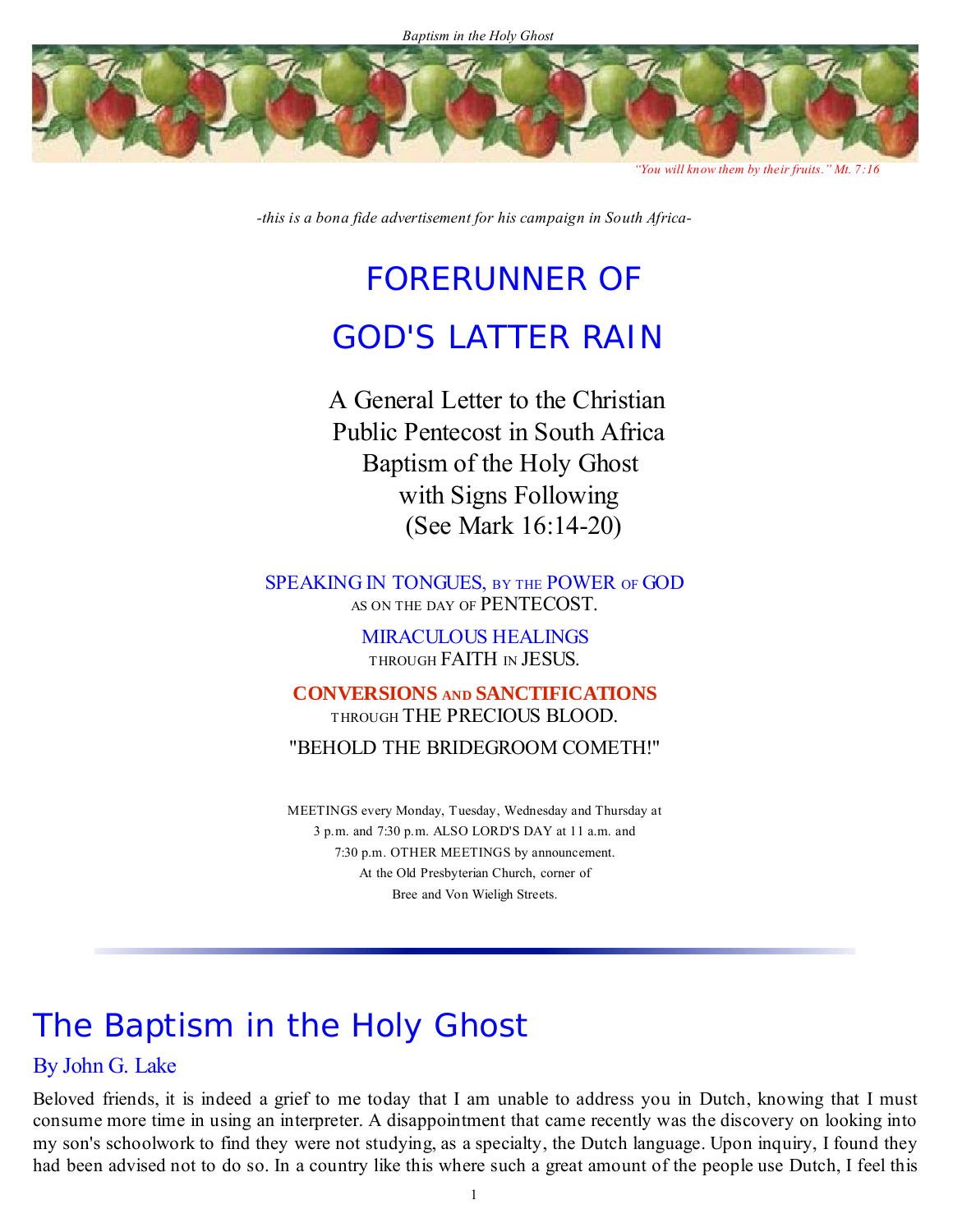policy in an educational institution is a great mistake.

The baptism of the Holy Ghost is a most difficult subject to discuss with any degree of intelligence, for though we may not care to admit it, the fact remains that the density of ignorance among people and the ministry on this subject is appalling. To view this subject with any degree of intelligence we must view it from the standpoint of progressive revelation. Like Christian baptism, the operation of the Holy Ghost must be seen in its various stages of revelation. Otherwise, we shall be unable to distinguish between the operation of the Spirit in the Old Testament dispensations and the baptism of the Holy Ghost in the New Testament.

As we approach even the threshold of this subject it seems as if the Spirit of God comes close to us. A certain awe of God comes over the soul. And it is my earnest wish that no levity, satire, or sarcasm be permitted to enter into this discussion, as such things would be grieving to the tender Spirit of God.

As this morning, when we viewed the evolution of baptism through its various stages of development, so this afternoon we must view the revelation of God to man.

In the beginning of this revelation, after the deluge, it seems as if God was approaching man from a great distance, so far had sin removed man from his original union with God at the time of his creation.

God seems to reveal Himself to man as rapidly as man, by progressive stages of development, is prepared to receive the revelation. Consequently, we see that, as baptism was a further revelation of God's purpose in purifying the heart from sin than was the original ceremony of circumcision. So the baptism of the Holy Ghost is a greater revelation of God than was the manifestations of the Spirit in the Patriarchal or Mosaic dispensations.

Three distinct dispensations of God are clearly seen. Each with an ever-deepening manifestation of God to man. A following dispensation of God never destroys a foregoing one. On the contrary, it conserves its spirit and broadens its scope in a deeper revelation of God. This is plainly seen in looking at the Patriarchal, Mosaic, and Christian dispensations.

In the Patriarchal dispensation we see God appearing to man at long intervals. Abraham furnishes the best example, for to him, God appeared at long intervals of twenty and forty years apart, so with the other Patriarchs.

Under the Mosaic dispensation there is a deeper and clearer manifestation of God. God was ever present in the pillar of cloud and in the pillar of fire. He was present also in the tabernacle where the Shekinah of glory overshadowed the mercy seat. This is a continuous, abiding revelation of God. It was *God with man,* not *to* man as was the Patriarchal dispensation, but *with* man - leading, guiding, directing, forgiving, sanctifying, abiding with man.

But the revelation of God under the Christian dispensation is a much deeper and thicker revelation of God than this. It is *God in man,* for the baptism of the Holy Ghost is the actual incoming of the real Spirit of God to live in man. This, then, brings us to where we can see the purpose of God in revealing Himself to man by progressive stages of revelation of Himself, as man, by progressive stages through repentance and faith, is purified, not alone forgiven for his transgressions, but cleansed from the nature of sin within that causes him to transgress.

This cleansing from inbred sin - the nature of sin, the carnal mind, the old man, the man of sin, etc. - is the actual taking out of our breast the desire for sin. All correspondence with sin in us is severed, and the carnal life is laid a sacrifice on the altar of Christ in glad surrender by us. This inner heart-cleansing that John and the disciples of Jesus demanded before they would baptize a man is the necessary preparation for baptism of the Holy Ghost. A holy God must have a holy dwelling place. 0! wondrous salvation, wondrous Christ, wondrous atonement. Man born in sin, shapen in iniquity, forgiven, cleansed, purified outside and inside by the blood of Jesus, and made the habitation (dwelling place) of God.

It was that man, once created in the likeness of God, should again become the dwelling place of God, that the atonement of the blood of Christ was provided.

Christ hath redeemed us from the curse of the law, being made a curse for us: for it is written, Cursed is every one that hangeth on a tree: that the blessing of Abraham might come on the Gentiles through Jesus Christ; that we might receive the promise of the Spirit through faith. - Galatians 3:13-14

This reveals to us God's purpose in our salvation. We must be prepared by the blood of Jesus Christ to become the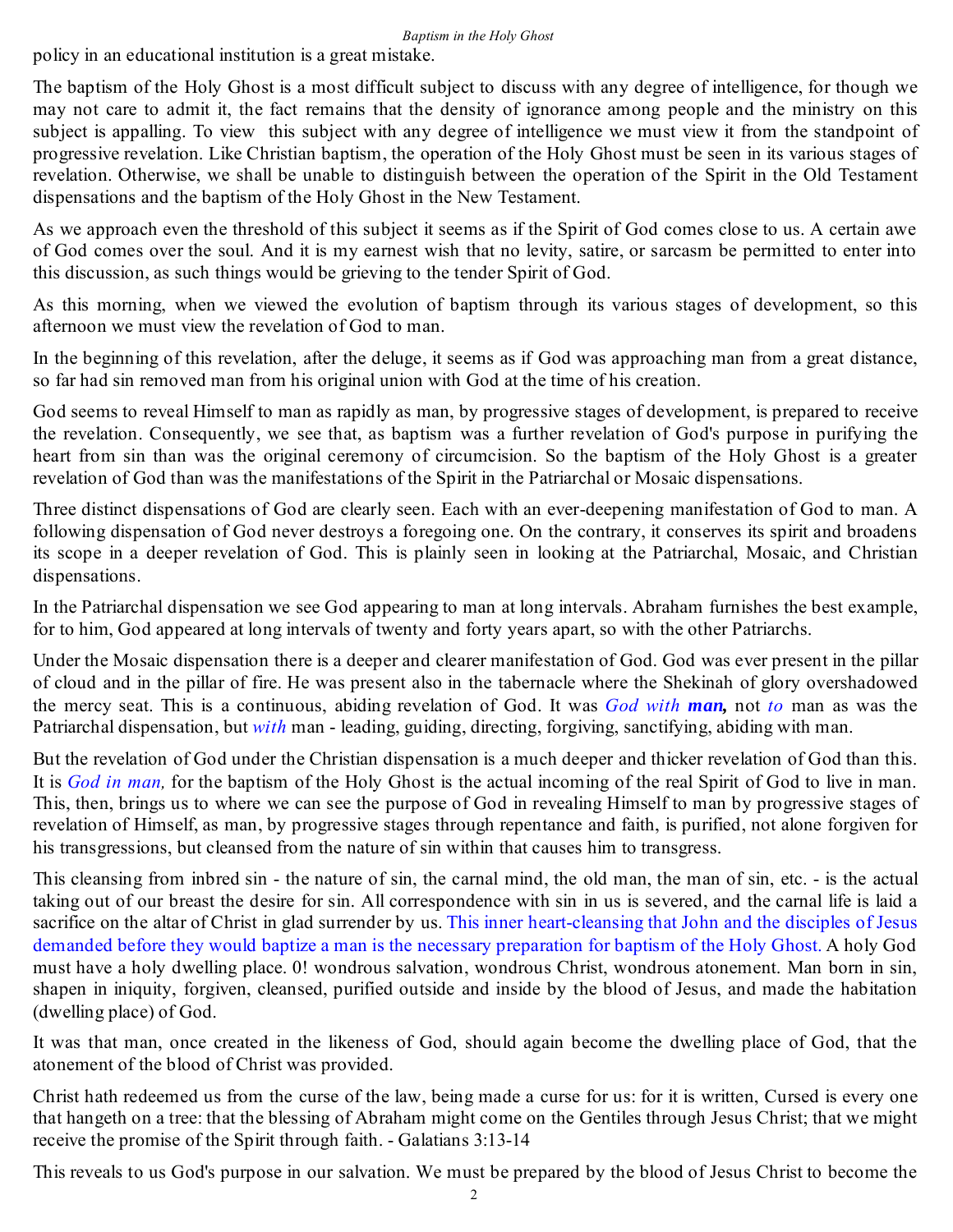habitation of God. "In whom ye also are builded together for an habitation of God through the Spirit" (Ephesians 2: 22).

Again, in First Corinthians 6:19 we see Paul in astonishment says, "What? know ye not that your body is the temple of the Holy Ghost?" Let us now see where we are at and we will better understand how to go on.

0, the density of our ignorance on this subject. See, the Holy Ghost is the Spirit of God. His purpose is to dwell in man after man's perfect cleansing from sin through the blood of Jesus. His coming was definite, just as definite as was the advent of Christ. When Jesus was born, His birth was proclaimed by angel voices and chanted by a multitude of the heavenly host praising God. (See Luke 2:9,13-14.) Equally so was the Holy Spirit's advent attested by His bodily form as a dove (Luke 3:22). And by the sound from heaven, as of a rushing mighty wind and by the cloven tongues of fire upon each of them (Acts 2:2-3).

Heavenly dove, tempest roar, and tongues of fire crowning the :eared and twenty were as convincing as the guiding star and midnight shout of angel hosts. The coming of the Holy Ghost upon the hundred and twenty is found in Acts 2. At the Last Supper, when Jesus is addressed the disciples He said to them,

Nevertheless I tell you the truth; it is expedient for you that I go away: for if I go not away, the Comforter will not come unto you; but if I depart, I will send him unto you. And when he is come, he will reprove the world of sin, and of righteousness, and of judgment. - John 16:7-8

As the disciples were together at Jerusalem after the resurrection, when the two who had walked with Him to Emmaus were conversing with the eleven disciples, Jesus Himself stood in their midst and saith unto them, "Peace be unto you." They were affrighted, believing they had seen a spirit. Jesus addressed them and said unto them, "and, behold, I send the promise of my Father upon you: but tarry ye in the city of Jerusalem, until ye be endued with power from on high. (See Luke 24:36-37,49.) Then in Acts, first chapter, we find the one hundred and twenty tarried in prayer in the upper room, thus ten days between the crucifixion of Jesus and Pentecost is fifty-three days.

There was a crucifixion day. It was necessary. And now we, the children of God, must be crucified with Christ and freed from sin. Our man nailed to the cross, we die to sin - a real act, a genuine experience. It's done so we are made partakers in Christ's death, but there was a resurrection day. He arose. He's a living Christ, not a dead one. He lives. He lives. And by our resurrection into our new life we leave the old sin life and the old man buried in baptism (Romans 6) and are made partakers of His new resurrection life. The life of power, the exercise of the power of God is made possible to us.

But Jesus having now elevated us into His own resurrection life by actual spiritual experience, there comes His ascension. It is just as necessary as the crucifixion or resurrection. Jesus ascends to heaven and sits triumphant at the right hand of the Father and, according to His promise, sends upon us the Holy Ghost. This experience is personal as well as dispensational, and it is by the Spirit of God. The Holy Ghost descending upon us, entering into us for the baptism of the Holy Ghost is the Holy God, the Spirit of Jesus, taking possession of our personality, living in us, moving us, controlling us. We become partakers in His glorified life, the life of Christ in glory. So with the hundred and twenty (see Acts 2:2-4).

And suddenly there came a sound from heaven as of a rushing mighty wind.

(Suppose we heard it now. What would this audience think?)

And it filled all the house where they were sitting. And there appeared unto them cloven tongues like as of fire, and it sat upon each of them. And they were all filled with the Holy Ghost, and began to speak with other tongues, as the Spirit gave them utterance.

Not as they liked, not when they liked. They spake as the Spirit gave them utterance. It was the Spirit that spoke in other tongues. What Spirit? The Holy Ghost who had come into them, who controlled them, who spoke through them. Listen! Speaking in tongues is the voice of God. Do you hear? God's voice. They spake as the Spirit gave them utterance. Now we have advanced to where we can understand God's manifestations. Not God witnessing to man, not God with man, but God in man. The Holy Ghost in man. They spake as the Spirit gave them utterance.

(Editor's note: At this point the Spirit of God fell on Brother Lake, causing him to speak in tongues in an unknown language. The audience was asked to bow their heads in silent prayer and pray for the interpretation of the words spoken in the tongue. As they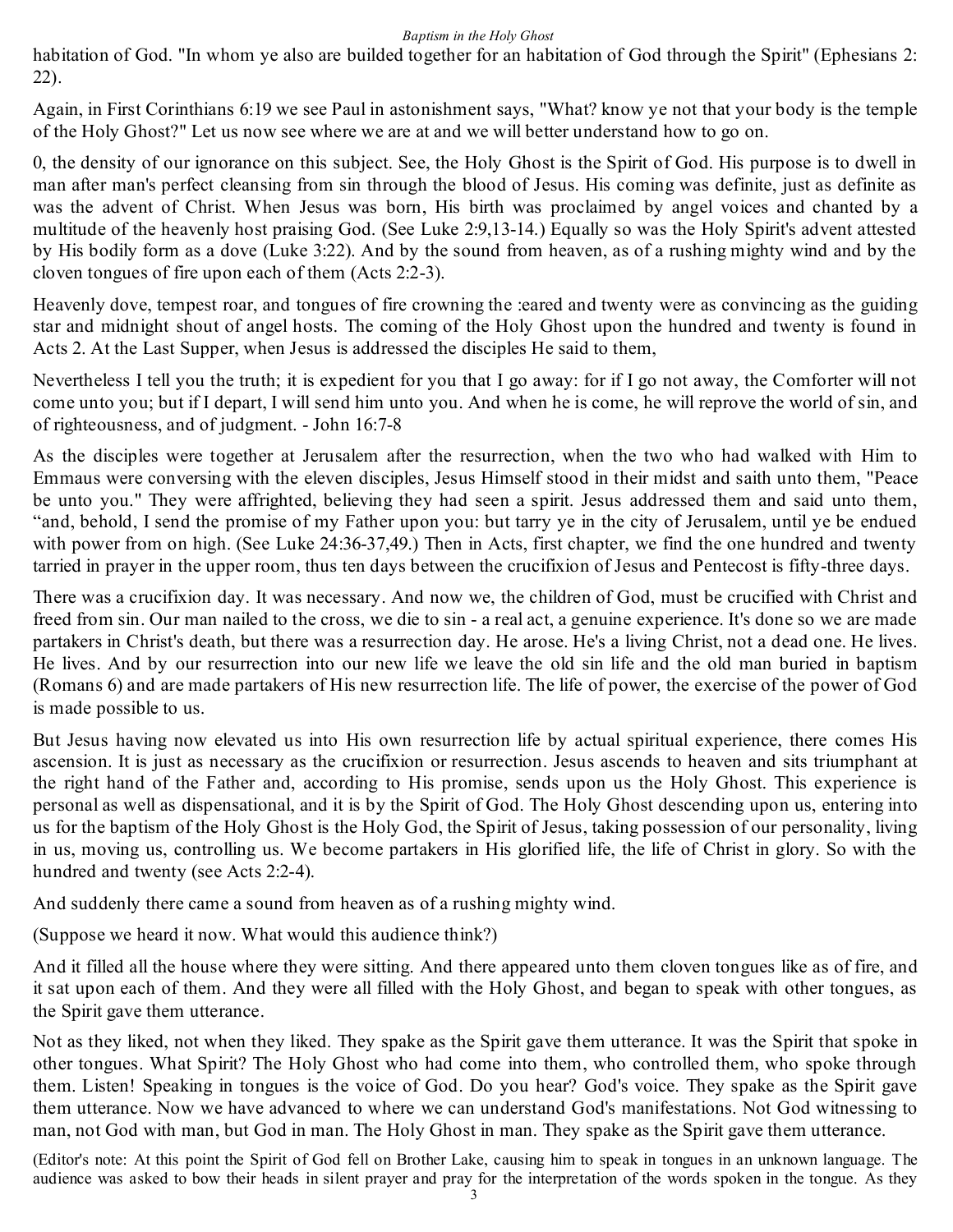prayed the interpretation was given as follows.)

Christ is at once the spotless descent of God into man, and the sinless ascent of man into God, and the Holy Spirit is the agent by which it is accomplished.

Bless God. He is the Christ, the Son of God. His atonement is a real atonement. It cleanses from all sin. Man again becomes the dwelling place of God. Let us now see one of the most miraculous chapters in all the Word of God, Acts, chapter 10. A man, Cornelius, is praying. He is a Gentile centurion. An angel appears. The angel speaks to Cornelius. The angel says, "Send to Joppa for Peter."' Peter is a Jew. He don't like Gentiles. Salvation is only supposed by him to be for Jews. God has to teach him something. How does God do it?

Peter goes up on the housetop to pray, and as he prays, he is in a trance. Think of it - a trance. He falls in a trance. Suppose I was to fall on the floor in a trance. Nine-tenths of this audience would be frightened to death. They would instantly declare that my opponent, Brother Du Toit, had hypnotized me. Why? Because of the ignorance among men of how the Spirit of God operates. But listen. Listen! As he lays on the roof in a trance, he sees a vision. A sheet let down from heaven caught by the four corners full of all manner of beasts and crawling things and a voice what voice? - the Lord's voice, said, Rise, Peter; kill, and eat."'

But Peter said, Not so, Lord; for I have never eaten any thing that is common or unclean. And the voice spake unto him again the second time, What God hath cleansed, that call not thou common.'

That was the Spirit of Jesus, the Holy Ghost, speaking. Peter obeyed. He went with the messengers and see the result: As he spake the Word, the Holy Ghost fell on all of them that heard the Word. And they of the circumcision that believed were astonished, as many as came with Peter, because on the Gentiles also was poured out the gift of the Holy Ghost. How did they know? For they heard them speak with tongues and magnify God.' Then answereth Peter:

Can any man forbid water, that these should not be baptized, which have received the Holy Ghost as well as we?'

And so it all ended in a glorious baptism service in water of all who had already been baptized in the Holy Ghost.

Now let us see the twenty-second chapter of Acts. This again will teach us the manner in which the Spirit of God, the Holy Ghost, operates. Paul is in the hands of a mob. That wasn't dignified was it? He is standing on the stairs and the chief captain gives him the privilege of addressing the mob. He tells them who he is, where he was born, of his education, his religious training, etc. But above all, of his conversion from sin and his becoming a disciple of Jesus Christ.

A party of horsemen is riding to Damascus, officers of the law. Paul holds a commission to arrest all who call on the name of Jesus. Suddenly there shined round them a light from heaven above, like the brightness of the sun, and in Acts the twenty-sixth chapter he says, "When we were all fallen to the earth."' Think of it. The whole party fallen to the earth, and while he lay on the road, "And heard a voice saying unto me," and saying in the Hebrew tongue, "Saul, Saul, why persecutest thou me?"

Who is "me?" Who is speaking?

And I answered, Who art thou, Lord? And he said..., I am Jesus of Nazareth whom thou persecutest. And they that were with me saw indeed the light, and were afraid; but they heard not the voice of him that spake to me. And I said, What shall I do, Lord? And the Lord said unto me, Arise, (get up off the road) and go into Damascus; and there it shall be told thee of all things which are appointed for thee to do. And when I could not see for the glory of that light, being led by the hand of them that were with me, I came into Damascus."

In order to get the force of this scripture we must compare carefully the following chapters, for in each of them a portion of this wonderful incident is related. And only a careful study of all three will give us an understanding of the entire incident and the secret not only of Paul's conversion, but the secret of his wonderful ministry and of his knowledge of spiritual things. We must find out where he received his knowledge of the Gospel. Did he learn it from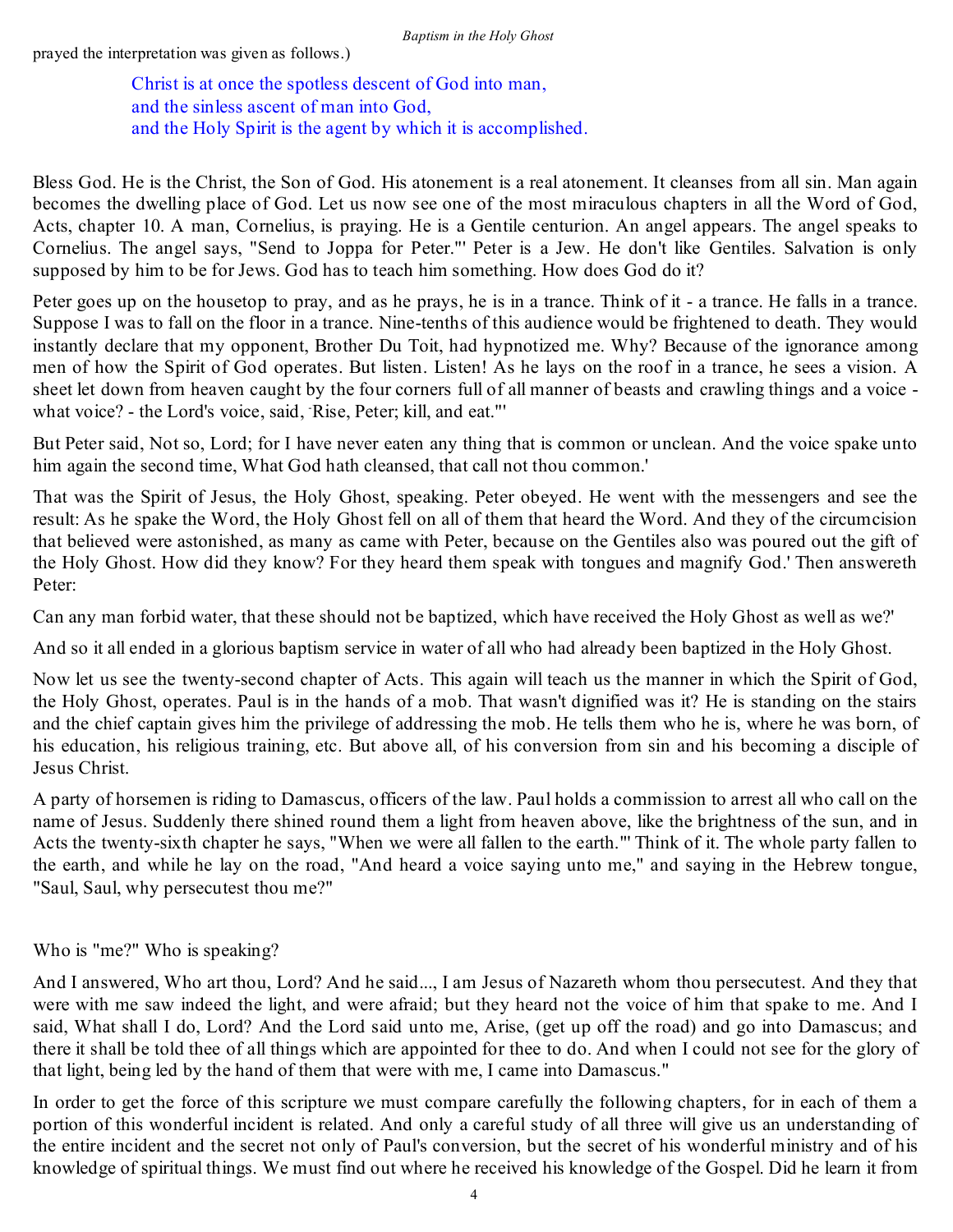others? Was he taught it? How, then, did he get it? He got it by trances, by visions, by revelation from God. It was not communication to his brains. It was revealed to his heart. Compare now Acts 9:1-31 with Acts the twentysecond chapter and Acts the twenty-sixth chapter. Read also Galatians 11-12. In fact, read both the first and second chapters of Galatians.

Acts 22:12, Paul tells of Ananias coming to see him. But how did Anianias know Paul was there? See now Acts 9: 10-19:

And there was a certain disciple at Damascus, named Ananias; and to him said the Lord in a vision, Ananias. And he said, Behold, I am here, Lord. And the Lord said unto him, Arise, and go into the street which is called Straight, and enquire in the house of Judas for one called Saul, of Tarsus.

Now let us see that as we would say it today. The Lord said, "Ananias, go down into Straight Street to the home of Judas. Ask for a man named Saul of Tarsus, for behold he prayeth." And now the Spirit tells him what Paul had seen.

And hath seen in a vision a man named Ananias coming in, and putting his hand on him, that he might receive his sight.

And Ananias now talks with the Lord. Do you know anything of such communion or talks with God? If not, get the baptism of the Holy Ghost like the early Christians, and you will see as we do the operation of the Lord upon both saint and sinner by the Holy Ghost. Men say to us, "Where do you men get your insight into the Word of God?" We get it just where Paul and Peter got it, from God by the Holy Ghost. (Galatians 1:11-12.)

Beloved, don't read God's Word as I have asked you to do, but read t on your knees. Ask God by His Spirit to open it to your understanding. Read the Word, read it with open hearts. It is a lamp unto our feet, a light unto our path.' Ananias went as the Lord directed him and found Paul, and Paul was healed of his blindness and was - baptized in the Holy Ghost and also baptized in water and spoke in tongues more than ye all. (See 1 Corinthians 1:4-18.)

Now see again Acts 22:14. Ananias is speaking to Paul,

And he said, The God of our fathers hath chosen thee, that thou shouldest *know* his will, and see that Just One.

Did you notice that? "See that just One."

And shouldest hear the voice of his mouth. For thoushalt be his witness unto all men of what thou hast *seen and heard."'*

Say, what about the people who say, "Don't tell these things to anyone?"

And now why tarriest thou? arise, and be baptized, and wash away thy sins, calling on the name of the Lord."

You see, as with Peter at Cornelius' house, all this work of the Spirit, indeed in salvation and baptism, how God through Ananias promised Paul that thou shouldest know His will and see that Just One and hear the voice of His mouth. Now when did that come to pass? Why, three years after when Paul returned to Jerusalem. (See Galatians 1: 15-24.)

> After three years Paul came to Jerusalem. And it came to pass, that, when I was come again to Jerusalem, even while I prayed in the temple, I was in a trance. - Acts 22:17

Think of it: The intellectual, wonderful Paul, the master theologian of the ages, the orator of orators, the logician of logicians - in a trance. Bless God for that trance. It was the fulfillment of what Ananias had said to him three years before.

And saw him (Jesus) saying unto me, Make haste, and get e quickly out of Jerusalem: for they will not receive thy testimony concerning me (Jesus).'

Now what is a trance? A trance is the Spirit taking predominance over the mind and body, and for the time being,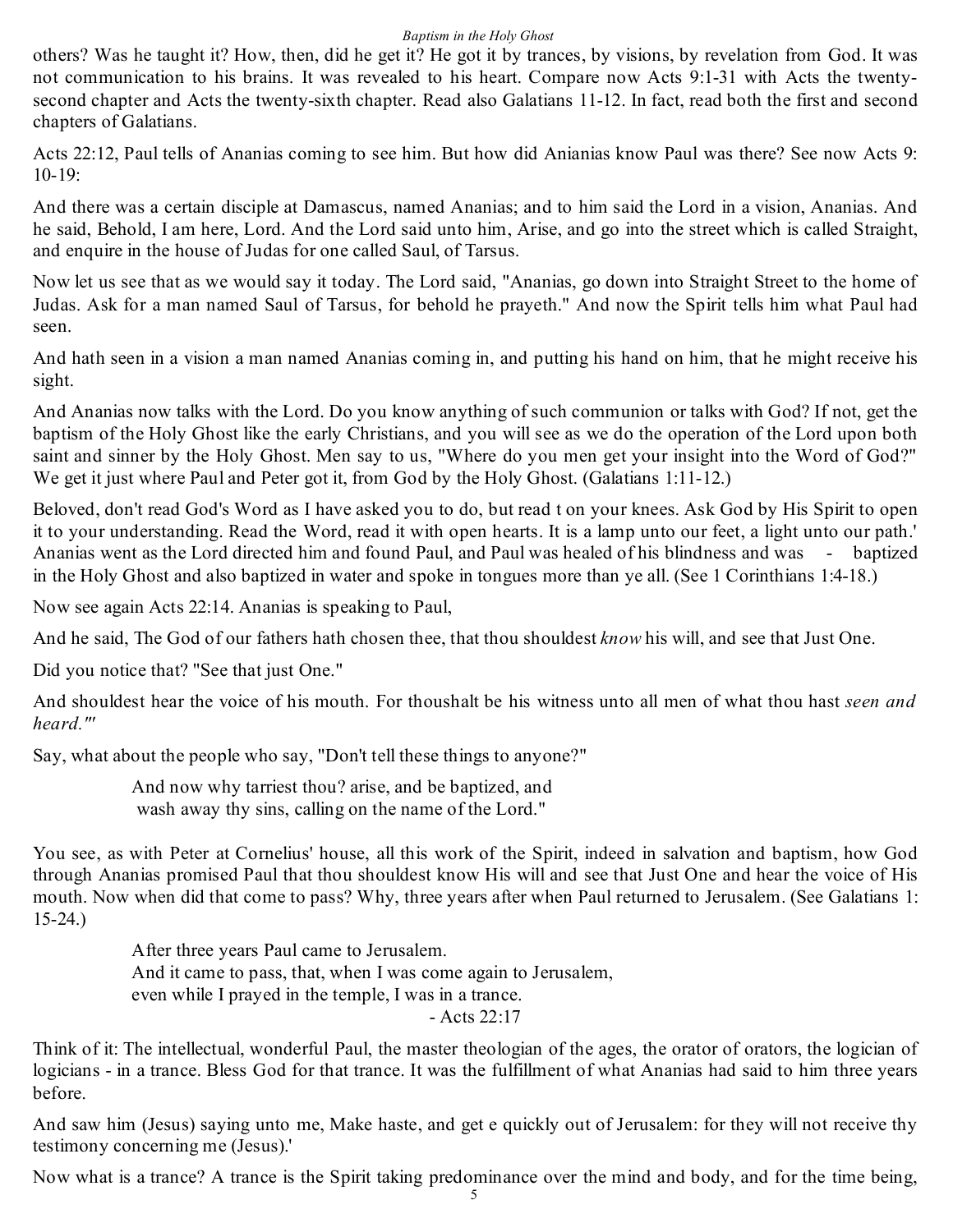the control of the individual is by the Spirit. But our ignorance of the operations of God is such that every minister of religion has been known to say it is the devil.

Now let us see where Paul got his commission to preach and instructions about what he was to preach and what was his condition and attitude when Jesus gave him his commission. (See Acts 26:16-18.) He was lying on the road on his way to Damascus. Now if we were to see someone lying on the road talking to an invisible somebody, no

doubt in our ignorance we would send for an ambulance or for the police.

But this is where the glorified Christ spoke to Paul and gave definite instructions about what he should preach, and the purpose of his preaching was to be the salvation - not the entertainment- of others.

> But rise, and stand upon thy feet: for I (Jesus) have appeared unto thee for this purpose, to make thee a minister and a witness both of these things which thou hast seen, and of those things in the which I will appear unto thee.- Acts 26:16

(Jesus promises to appear to Paul again and that was fulfilled while he in a trance in the temple three years later.) Now are the objectives of his preaching:

> To open their eyes, and to turn them from darkness to light, and from the power of Satan unto God, that they may receive forgiveness of sins, and inheritance among them which are sanctified (present experience) by faith that is in me (Jesus). Whereupon, 0 king Agrippa, I was not disobedient unto the heavenly vision. - Acts 26:18-19

From this we see and are able to understand the operations of God by His Spirit. And now, beloved, is the Holy Ghost in the church today? Verily yes. But you say, "We do not see Him work in this way. Why?" It is because you say, "All these things were for the apostolic days." They were not. Take the Word of God and find for one place where the gifts of the Holy Ghost were withdrawn. You can't. But let me tell you. I have preached in four different countries and over and over in order to demonstrate the ignorance of people and ministers concerning the Word of God have said, "Name the nine gifts of the Holy Ghost." And I never found a minister who could, but one, and today you can imagine how pleased I was to hear Brother Du Toit read them. It shows people are beginning to read and think on these lines.

These nine gifts of the Holy Ghost are found in First Corinthians 12:8-19.

For to one is given by the Spirit the word of wisdom (that's gift 1); to another the word of knowledge by the same Spirit (that's gift 2); to another faith by the same Spirit, to another the gifts of healing by the same Spirit (gift 3).... to another discerning of spirits (gift 4); to another divers (different) kinds of tongues (languages - not by acquirement, but by the Spirit).

0, I praise God for the discovery of the gifts of the Holy Ghost and especially the gift of healing. May we all learn to know Christ, not alone as our Savior, but as our Sanctifier and Healer too.

Now I will go over these gifts on my fingers. First, wisdom; second, knowledge; third, faith; fourth, healing; fifth, miracles; sixth, prophecy; seventh, discerning of spirits; eighth, divers kinds of tongues; ninth, the interpretation of tongues.

Beloved, we have seen that the Holy Ghost came into the Church at Pentecost and the gifts are in the Holy Ghost. Consequently, if the Holy Ghost is in the Church, the gifts are too. But for lack of faith we do not see them exercised in the ordinary church. Now, we stand for the obtaining of the Holy Ghost through our personal baptism in the Holy Ghost and the enduement of the Holy Ghost power as promised by Jesus, yea, commanded by Him. "Ye shall receive power, after that the Holy Ghost is come upon you" (Acts 1:8).

People ask, "What is tongues?" Tongues is the voice or operation of the Spirit of God. In Acts 2:4 they, the one hundred and twenty, spoke in tongues - the external evidence of the Spirit of God within. When the Holy Ghost came in, He spoke again in Acts 10:44-48. When the Holy Ghost fell on the Gentiles, Peter demanded the right to baptize them in water, saying,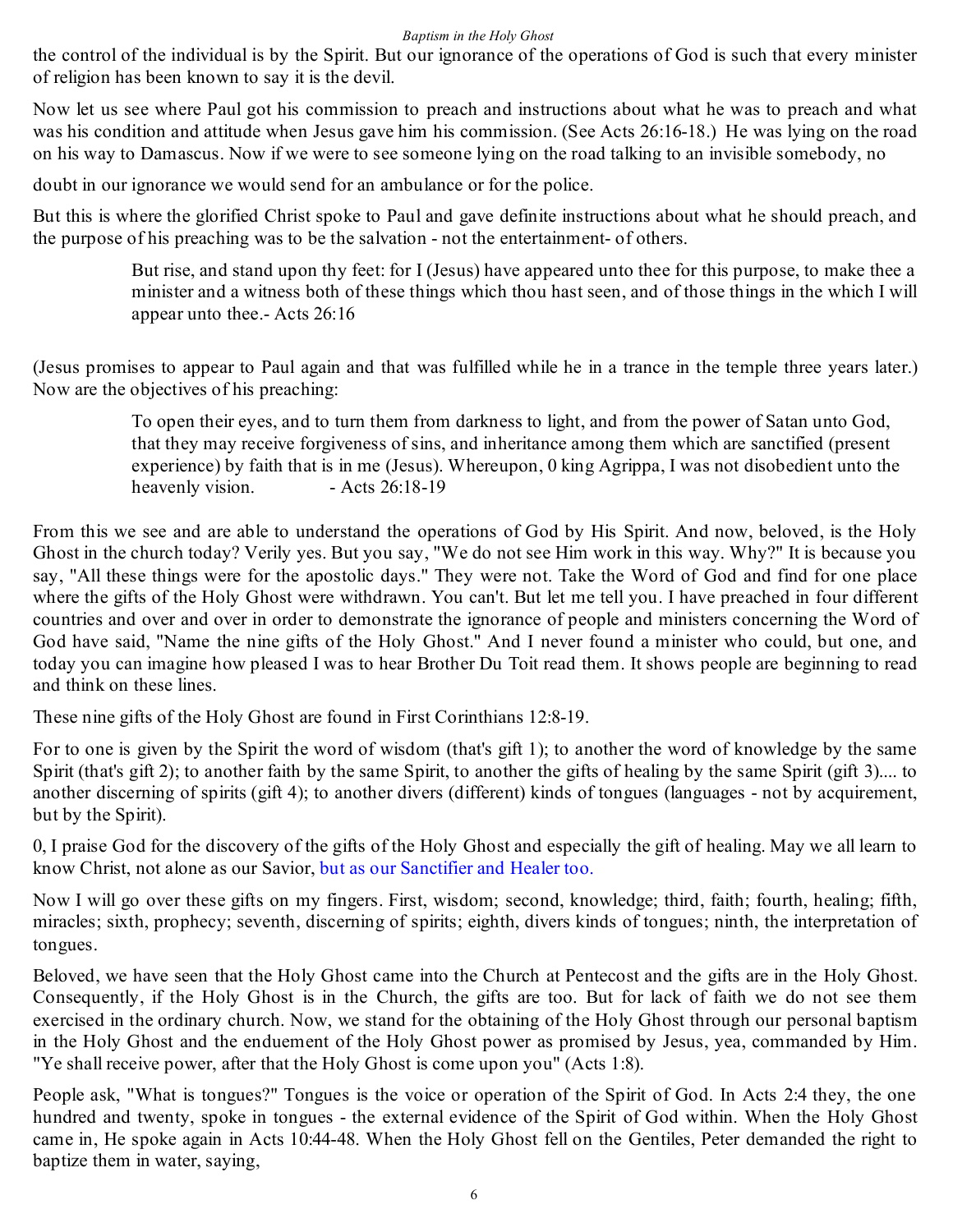Can any man forbid water, that these should not be baptized, which have received the Holy Ghost as well as we?

How did they know they had been baptized in the Holy Ghost? See verse forty-six: "For they heard them speak with tongues, and magnify God." Tongues was, then, the evidence of the baptism of the Holy Ghost by which Peter claimed the right to baptize them in water. Again in Acts 19:1-7, Paul at Ephesus met twelve men whom John had baptized unto repentance, but now Paul rebaptized them by Christian baptism. And in verse five we read,

When they heard this, they were baptized (water baptism) in the name of the Lord Jesus. And when Paul had laid his hands upon them, the Holy Ghost came on them; and they spoke with tongues, and prophesied."

Tongues are for a sign, not to them that believe, but to them that believe not.

- 1 Corinthians 14:22

### Epilogue

"This inner heart-cleansing that John and the disciples of Jesus demanded before they would baptize a man is the necessary preparation for baptism of the Holy Ghost." from page 2 above.

For some unknown reason it seems that Jesus prefers quality believers that are unskilful in prayer to lousy believers that can pray a storm into obedience for the former will be a good steward of any spiritual gift when it is given. Honour will be given to His Name.

It has been almost a century since this selection was written so soon after the Azusa Street outpouring so long ago. In the time since, before our wondering eyes we have seen the Lord generously pour His Spirit out upon anyone who would sincerely ask. Signs have followed them all to some degree. This has resulted in a remarkable global population of "pentecostals"- now over 400 million strong.

Some of the beneficiaries of this extraordinary largesse have been excellent stewards of His spiritual assets. Others, who looked just as promising at the outset went on to bring shame instead of glory the Lord. And so very few found their blessings unalloyed with shame.

When pouring out His Spirit, the Lord understood that "signs following" builds up faith not only in the observer, but also in the steward. This greater faith was supposed to encourage further consecration, and aid entry into His Rest. Instead opportunists co-opted the eager crowds into becoming paying spectators -instead of into worshippers with a pure hearts. In time every one of these false shepherds fell. They are now gone, and few remember them.

( See also "Why the Holy Hush?" on the "Testimonies" page below the "Heritage Testimonies" sub-title. There is some application here.)

Lake could hardly have made a stronger case for an early and complete sanctification to build a spotless life and ministry upon. At the time Lake preached this extraordinary message, blameless souls were quite common. The majority of his fellow workers in Africa walked in this grace, and did not consider the sufferings of this present time worthy to be compared with the glory which shall be revealed in them. (Romans 8:18 paraphrased) In fact, Lake so outdid himself that his career was considerably shortened, while many less robust fellow workers died for lack of proper food and care in the African wilderness.

Today, such worthy souls are few and far between since there has been a great dirth of punchy truthful teaching